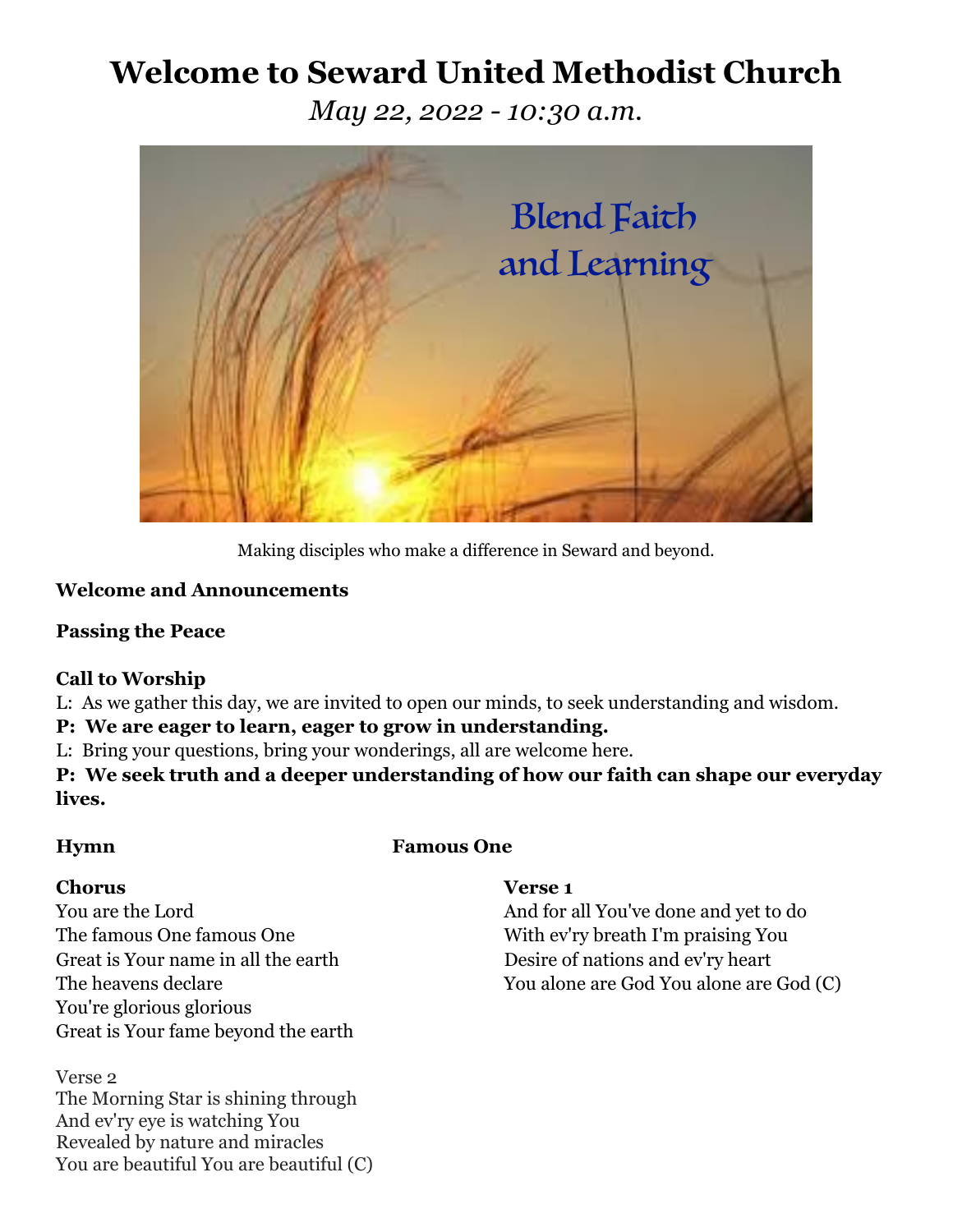CCLI Song # 359943 Chris Tomlin | Jesse Reeves © 2002 sixsteps Music (Admin. by Capitol CMG Publishing) [worshiptogether.com](http://worshiptogether.com/) songs (Admin. by Capitol CMG Publishing) For use solely with the SongSelect® Terms of Use. All rights reserved. [www.ccli.com](http://www.ccli.com/) CCLI License # 944110

# **Common Prayer (by Michael Turnbull in "600 Blessings and Prayers from Around the World")**

 God the Creator permeate my mind God the Son enlighten my search for truth God the Spirit kindle my desire for discovery God the Holy Trinity bless my curiosity and my concentration this day and always. Amen.

**Children's Time Pastor JoEllen Axthelm**

# **Faith Leaders Recognition**

# **Scriptures**

# **Proverbs 2:1-11**

1 My child, if you accept my words and treasure up my commandments within you, <sup>2</sup> making your ear attentive to wisdom and inclining your heart to understanding, <sup>3</sup> if you indeed cry out for insight and raise your voice for understanding, <sup>4</sup> if you seek it like silver and search for it as for hidden treasures— <sup>5</sup> then you will understand the fear of God and find the knowledge of God. <sup>6</sup> For God gives wisdom; from God's mouth come knowledge and understanding; <sup>7</sup> God stores up sound wisdom for the upright; God is a shield to those who walk blamelessly, <sup>8</sup> guarding the paths of justice and preserving the way of faithful ones. <sup>9</sup> Then you will understand righteousness and justice and equity, every good path, <sup>10</sup> for wisdom will come into your heart, and knowledge will be pleasant to your soul; <sup>11</sup> prudence will watch over you, and understanding will guard you.

# **Joel 2:28-32**

<sup>28</sup> Then afterward I will pour out my spirit on all flesh; your sons and your daughters shall prophesy, your old men shall dream dreams, and your young men shall see visions.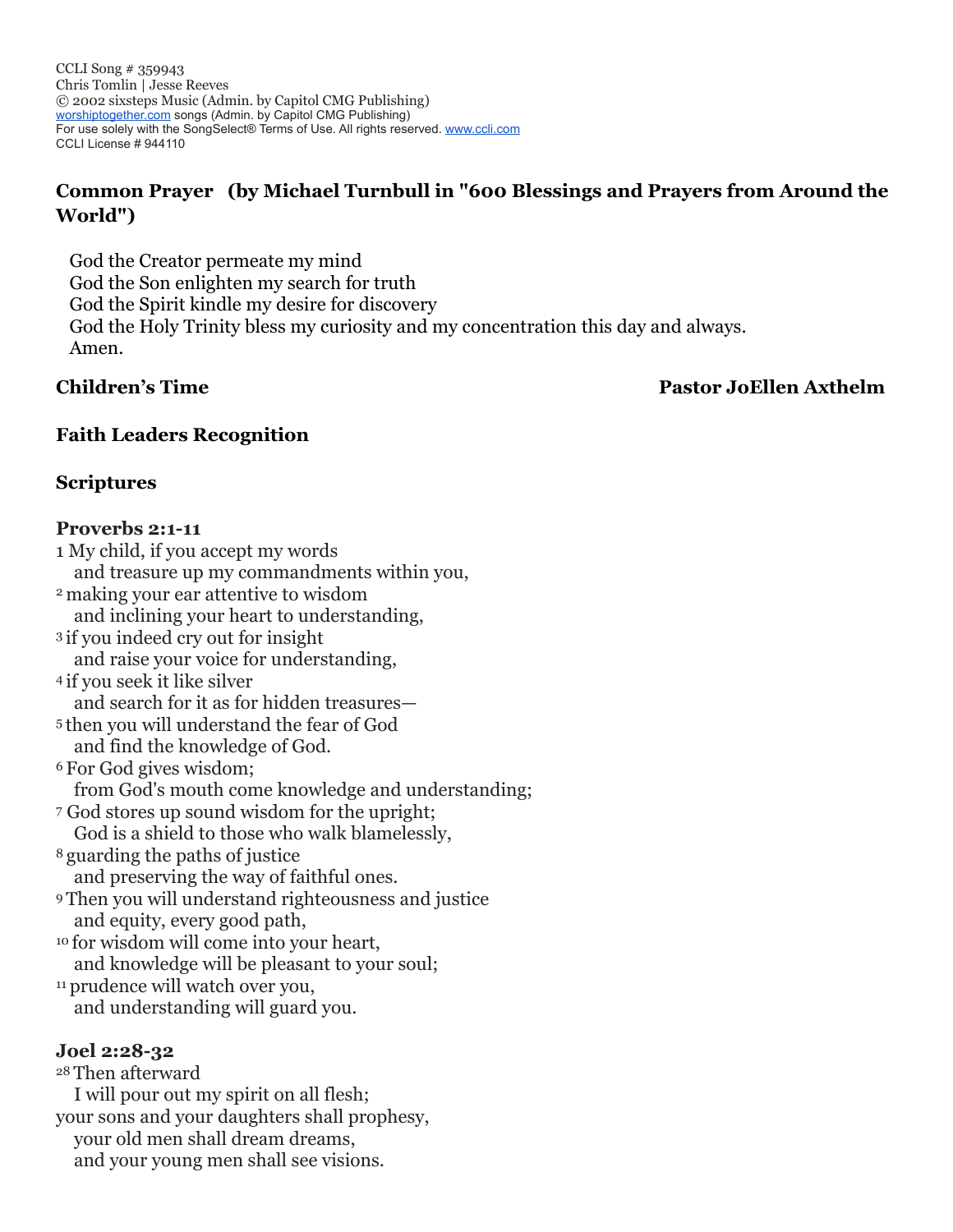29Even on the male and female slaves,

in those days I will pour out my spirit.

<sup>30</sup> I will show portents in the heavens and on the earth, blood and fire and columns of smoke. <sup>31</sup> The sun shall be turned to darkness and the moon to blood, before the great and terrible day of the Lord comes. <sup>32</sup> Then everyone who calls on the name of God shall be saved, for in Mount Zion and in Jerusalem there shall be those who escape, as God has said, and among the survivors shall be those whom God calls.

### **Hymn Praise the Source of Faith and Learning <b>TEWS 2004**

**1.** Praise the source of faith and learning that has sparked and stoked the mind with a passion for discerning how the world has been designed. Let the sense of wonder flowing from the wonders we survey keep our faith forever growing and renew our need to pray.

2. God of wisdom we acknowledge that our science and our art and the breadth of human knowledge only partial truth impart. Far beyond our calculation lies a depth we cannot sound where your purpose for creation and the pulse of life are found.

3. May our faith redeem the blunder 4. As two currents in a river of believing that our thought fight each other's undertow, has displaced the grounds for wonder till converging they deliver which the ancient prophets taught. one coherent steady flow, May our learning curb the error blend, O God, our faith and learning which unthinking faith can breed till they carve a single course, lest we justify some terror till they join as one, returning<br>with an antiquated creed. The special creed in the species and thanks to you, the S

praise and thanks to you, the Source.

### **Sermon To Blend Our Faith and Learning Rev. Dr. Mary Kay Totty**

# **The Prayers of the People**

Please share your joys or concerns at the microphone or in the comments on Facebook or by texting us at 402-810-8900.

# **Prayer Song Build My Life**

Verse 1 Verse 2 Worthy of ev'ry song we could ever sing Jesus the name above ev'ry other name Worthy of all the praise we could ever bring Jesus the only one who could ever save Worthy of ev'ry breath we could ever breathe Worthy of ev'ry breath we could ever breathe We live for You We live for You

We live for You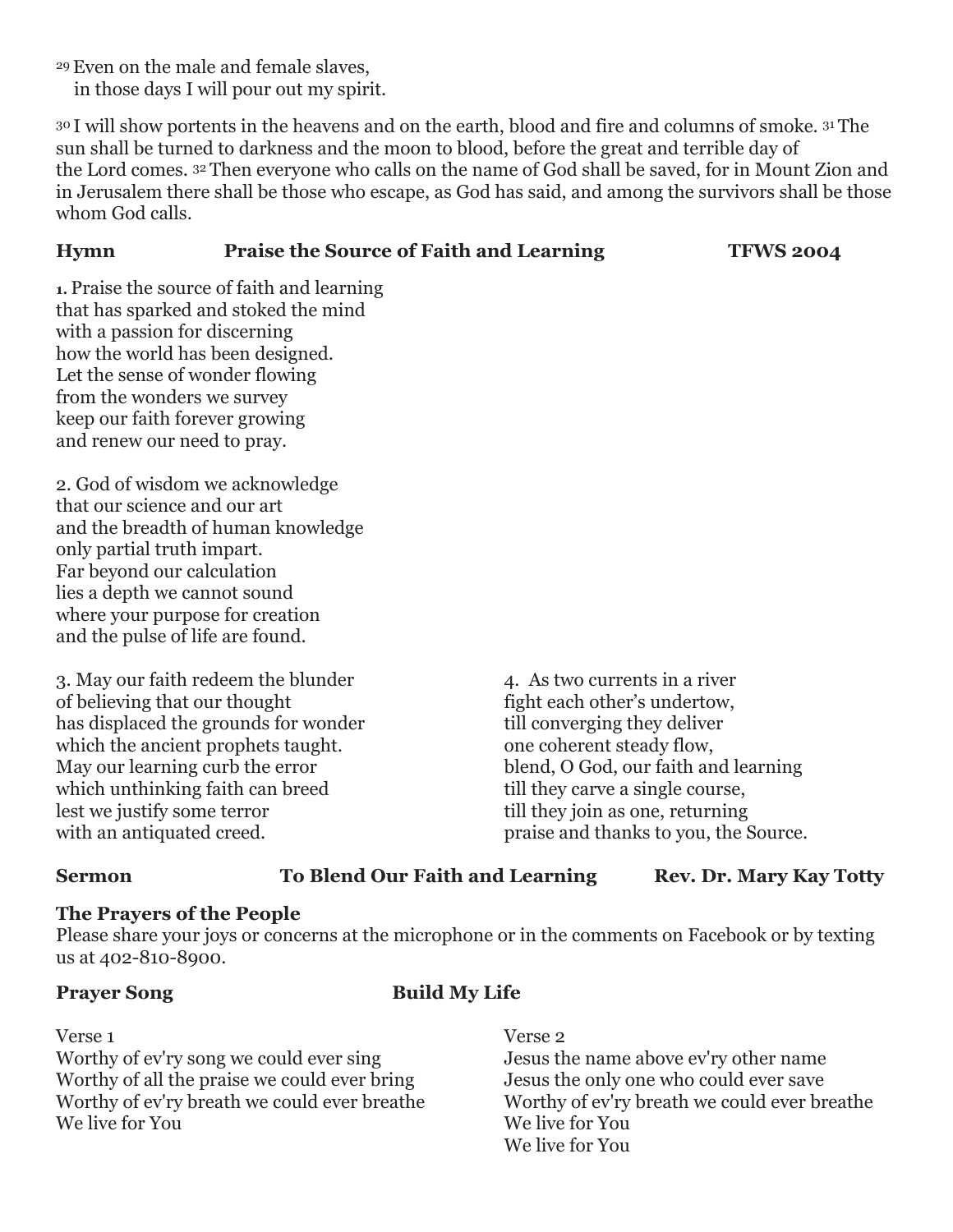Chorus Holy there is no one like You There is none beside You Open up my eyes in wonder and show me who You are And fill me with Your heart And lead me in Your love to those around me

Bridge I will build my life upon Your love It is a firm foundation I will put my trust in You alone And I will not be shaken

CCLI Song # 7070345

Brett Younker | Karl Martin | Kirby Kaple | Matt Redman | Pat Barrett © 2016 Kaple Music (Admin. by Bethel Music Publishing) Capitol CMG Genesis (Admin. by Capitol CMG Publishing) Housefires Sounds (Admin. by Capitol CMG Publishing) Said And Done Music (Admin. by Capitol CMG Publishing) sixsteps Music (Admin. by Capitol CMG Publishing) Thankyou Music (Admin. by Capitol CMG Publishing) Vamos Publishing (Admin. by Capitol CMG Publishing) [worshiptogether.com](http://worshiptogether.com/) songs (Admin. by Capitol CMG Publishing) Martin, Karl Andrew (Admin. by Sentric Music) Bethel Music Publishing For use solely with the SongSelect® Terms of Use. All rights reserved. [www.ccli.com](http://www.ccli.com/) CCLI License # 944110

Sharing of Joys & Concerns Pastoral Prayer The Lord's Prayer

### **Doxology Praise God, from Whom All Blessings Flow UMH 94**

Praise God, from whom all blessings flow; praise God, all creatures here below; Alleluia! Alleluia! Praise God, the source of all our gifts! Praise Jesus Christ, whose power up lifts! Praise the Spirit, Holy Spirit! Alleluia! Alleluia! Alleluia!

### **Prayer of Dedication**

Put these gifts, and our time and talents, to work in the world for your purposes, O God. Grant to us the capacity to move beyond good intentions to give ourselves completely to making a difference in your name. Amen.

### **Mission Team Sending Forth**

### **Hymn God, Who Stretched the Spangled Heavens UMH 150**

1 God, who stretched the spangled heavens, infinite in time and place, flung the suns in burning radiance through the silent fields of space,

# **Offertory Megan Forbes**